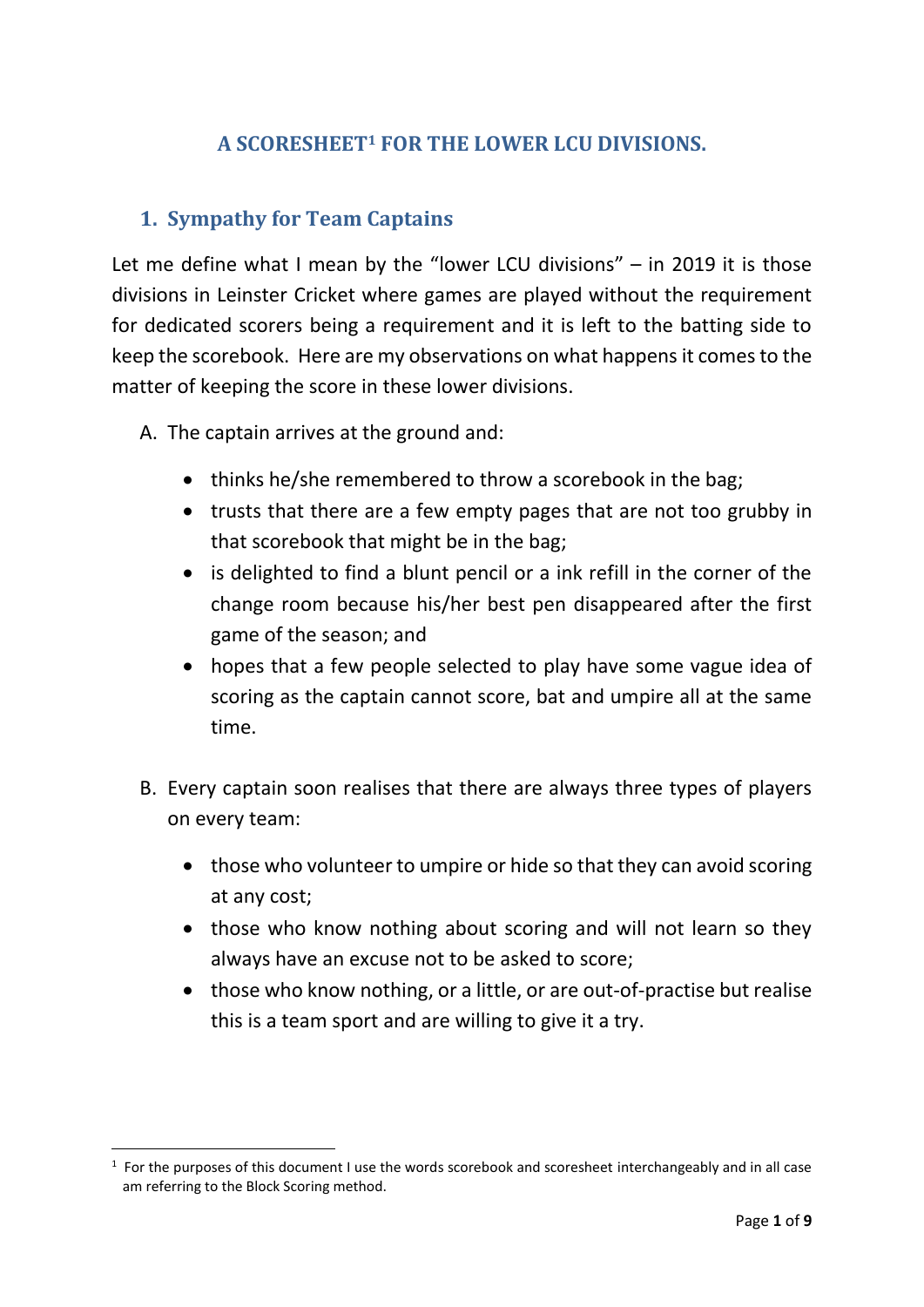So usually the score book is passed between 3 or 4 players during each innings and while each does it differently something comes out at the end.

- C. At the end of the game the home<sup>2</sup> Captain is faced with a scoresheet that at first glance appears to be complete but on closer scrutiny reveals that:
	- the scoresheet has not been totalled up;
	- the scoresheet when totalled does not balance;
	- there is no correlation between what is captured under the bowling extras and what is captured under the bowling analysis;
	- some scorers tried to ball count because they saw it at the recent world cup but others who had never heard of "ball counting" mistook some of the more elongated dots for 1 run;
	- the pen leaked so badly it appears that a squadron of angry red ants with dirty feet paraded on the scoresheet; and
	- the scorers did not fill in the fall of wickets record and foolishly the captain thinks "*I can work it out from the record of overs*" until he sees that record of overs was only kept for 10 overs and then forgotten.

Sometimes having come off the field having just won the game, in the rush to pack everything away and get home the captain does not realise the problems until he/she is trying to enter the scoresheets online and at this point discovers that only the first name or nickname of the opposition team member has been captured and it is impossible to identify the player from the database<sup>3</sup> - who would have guess that Reginald Shaparayyapatth was called Bob by his team mates.

<sup>-</sup><sup>2</sup> The trend seems to be that the whole game is scored in the home team's scorebook and the visitors take a photograph for their record. I support this practise as it supports the home team captain who is responsible to submit the scoresheet and avoids transcription errors.

<sup>&</sup>lt;sup>3</sup> This and all the other problems must surely have driven captains to drink and there is a golden opportunity for a social scientist to get that PhD by examining the correlation between alcoholism and cricket captaincy in the LCU. In one example in the 2014 season I was emailed photographs of both teams' scorebooks in an attempt to help the captain enter a valid scoresheet (there was no doubt as to which team had won) and it took some very advanced alchemy, serious black magic, a large glass of Shiraz and a stream of phone calls and emails to figure out who, what, why and how.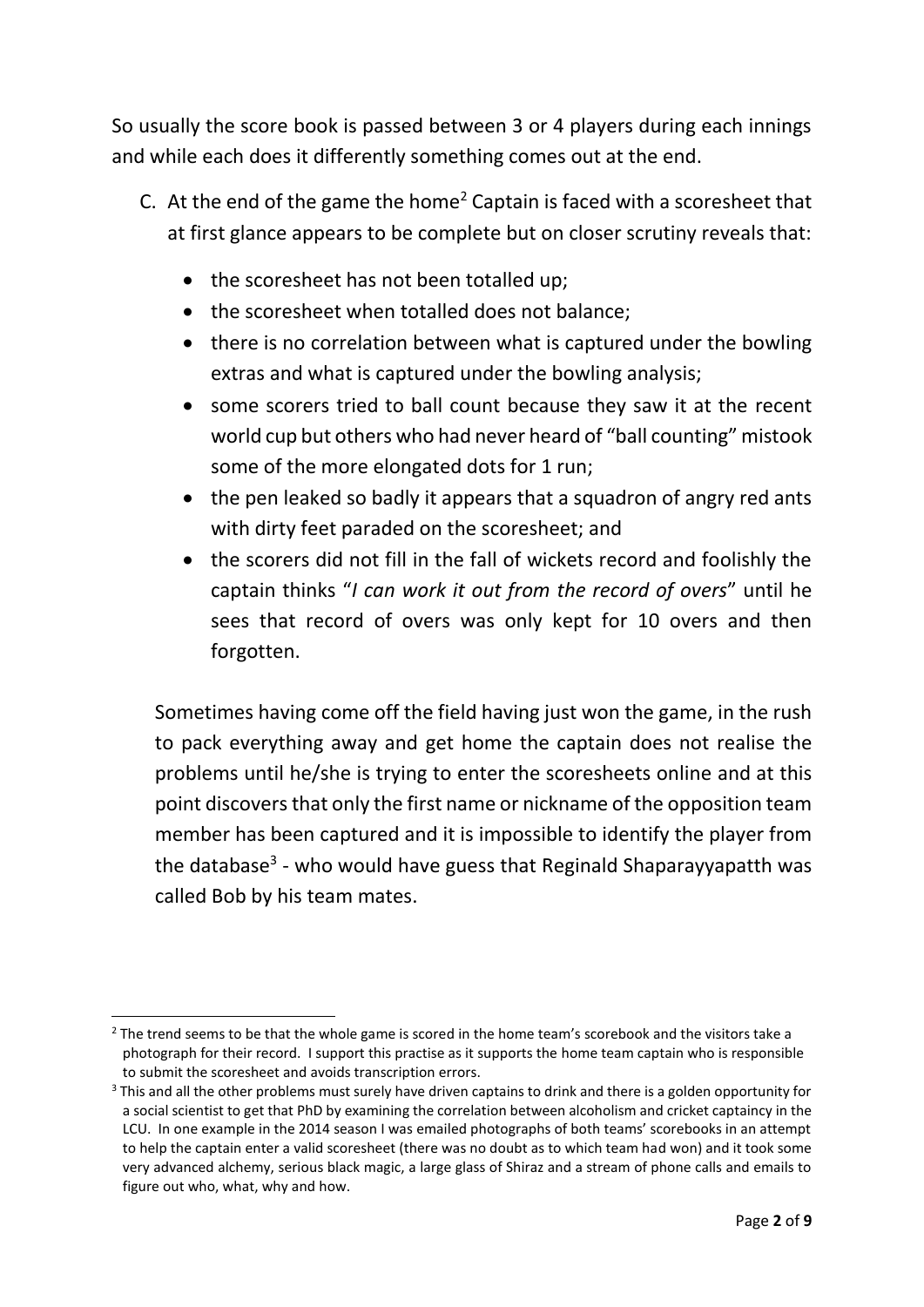# **2. Current Scoresheets**

While there is nothing intrinsically wrong with the scorebooks and scoresheets I have seen used across the LCU it is clear to me that each scoresheet attempts to be all things to all persons.

This is quite reasonable as the designers are trying to make a scoresheet that can:

 Be used for all versions of the game (5 day games, 50 over innings, 20:20, etc);

The result is that the manner in which the sheet needs to be filled in can be complex and assumes either some form of training has taken place or the scorer has taken time to deeply consider and reflect on what needs to done, how to do it and even practise it – this does not help those who know nothing, or know a little, or are out-of-practise.

There is often only provision made for 6 bowlers yet each is allocated 30 overs when in the lower leagues you can often have 7 or 8 bowlers being tried out and no single bowler is allowed more than 10 overs in a 50 over game, 9 overs in the 45 overs game and so on.

One of the areas I have noticed that is a constant problem is the recording of extras – it looks like a dogs breakfast because scorers are unsure what to record and so little space is given to write in.

 provide all the statistics and information anyone could every want so lots of space is used up to capture lots of details like: balls faced, time in, time out, ball to 50, time to 100, no of times the batsman hits the ground with his bat each time the bowler steams in, etc, etc, etc.

The result is that the scoresheet attempts to fit so much on a page that compromises in relation to space are need and some parts of the scoresheet are so cramped, if a bowler has more than two bowling extras in an over, you simply run out of space.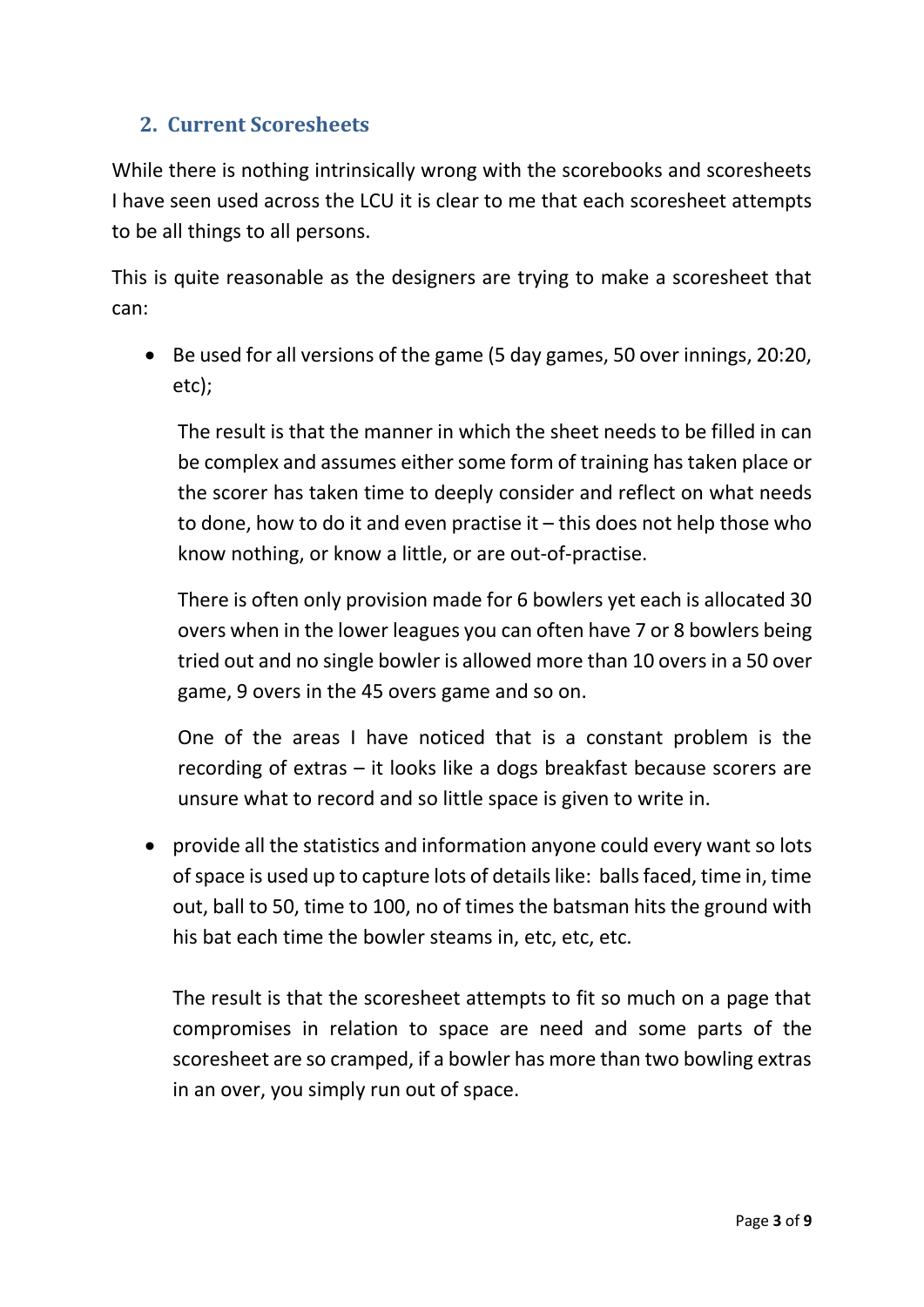For many teams it is a struggle to record the basics and balance the book never mind fill in the stats  $-$  so I advocating stripping them out and providing lots of space for the important stuff.

Be used as the perpetual record of her game.

This is not the case anymore – in the  $21<sup>st</sup>$  century the scoresheet is a temporary record until the online LCU scoresheet has been filled in and submitted and the LCU will hold the record for posterity. How many club storage areas have a pile of old scorebooks moulding away in a corner and will never be looked at again before they are thrown in the recycling bin.

## **3. Towards a Scoresheet for the Lower LCU Divisions.**

Before you read on it would be helpful if you download my 50 overs scoresheet from here: <https://www.samuelritchie.com/cricket-scoresheets>

The 20 over scoresheet you can find at the same site is very usable if printed on  $A4<sup>4</sup>$  in landscape mode. The 50 over scoresheet is best printed on  $A3<sup>5</sup>$  in landscape mode and is easily scaled to B4<sup>6</sup> size which is a good compromise. You will notice the 50 over .pdf has two pages so if you can, print it double sided. As you read on you will see why.

## **a. Necessary Details Only**

The minimum information that must be captured is detailed in section 3.1 of the regulations<sup>7</sup> "*to record all runs scored, all wickets taken and, where appropriate, number of overs bowled*".

My starting point was imagining that I received a scoresheet from a captain who asked me to enter the details on CricketStatz and then to submit it to the LCU. What information do I want to see in the scoresheet.

1

 $4$  A4 paper is a sized in metric and is 210  $\times$  297 millimetres – the usable area is less as there is space on the right for binding.

 $5$  A3 paper is 297  $\times$  420 millimetres – twice the size of A4.

 $6$  B4 paper is 250  $\times$  252 millimetres – a nice size in between A4 and A3.

<sup>&</sup>lt;sup>7</sup> Cricket Leinster Season 2019, Competition Playing Regulations, League Divisions 5 – 17 inclusive, revised 03/04/2019.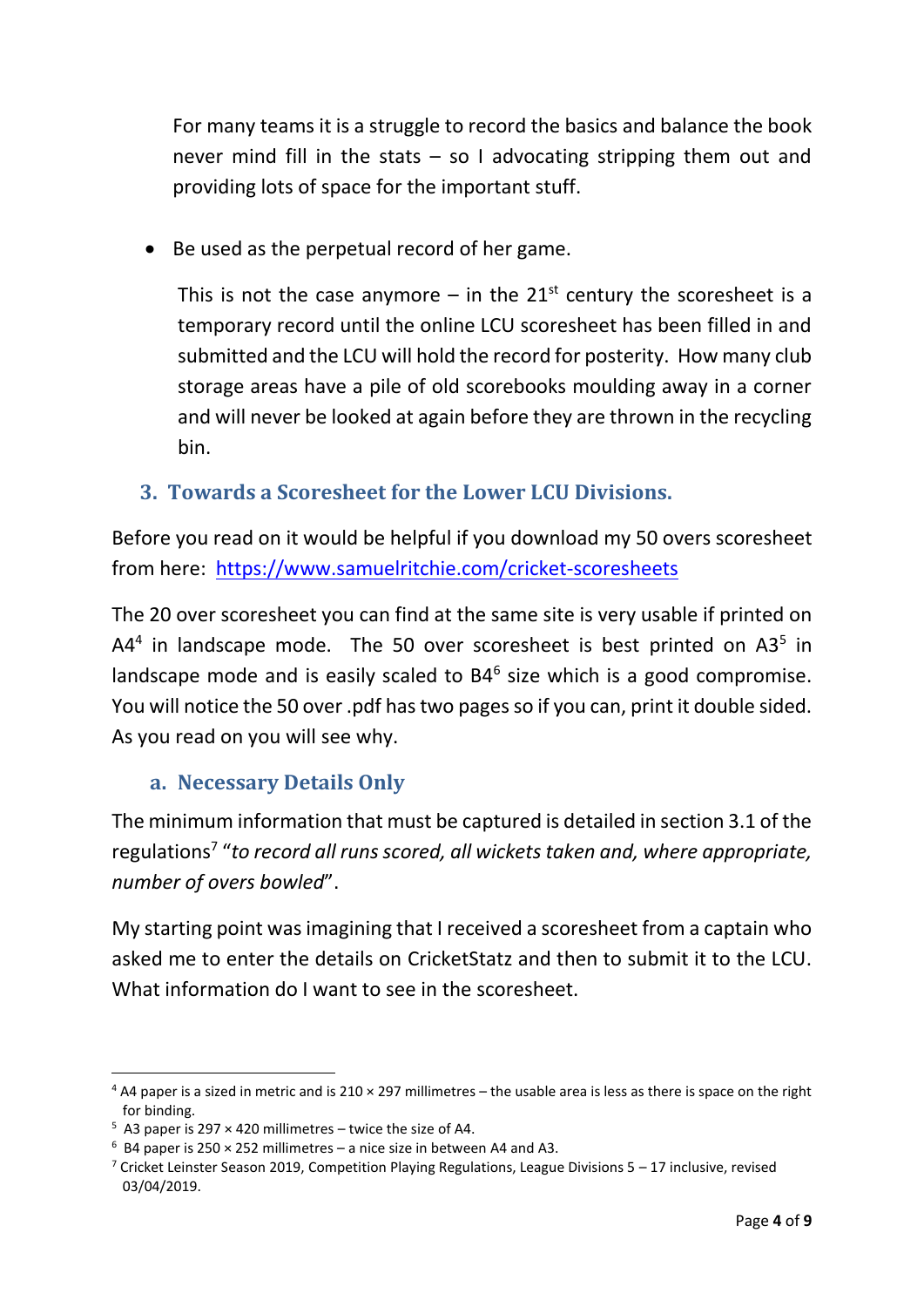| Home Club | Won.<br>Toss. | Visiting Club | <b>Won</b><br>Toss) | Innings of | Played at       | Date         |
|-----------|---------------|---------------|---------------------|------------|-----------------|--------------|
|           |               |               |                     |            |                 |              |
| Scorer    |               | Scorer        |                     | Umpire 1   | <b>Umpire 2</b> | League / Cup |
|           |               |               |                     |            |                 |              |

#### **Figure 1. Details**

<span id="page-4-0"></span>As shown in [Figure 1](#page-4-0) there is room for the usual details and a place to add a tick to indicate which team won the toss. For those games where you do have umpires and/or a dedicated scorer(s) there is room to capture their details as this is also required.

There are a few regulations related to starting times so here is space just above the notes as shown in [Figure 2](#page-4-1) is place to insert the start time.

| Start time: |  |
|-------------|--|
| Notes:      |  |
|             |  |

#### **Figure 2. Start Time**

<span id="page-4-1"></span>Then there is space for a declaration of the final score and result as shown in [Figure 3](#page-4-2) and hopefully this matches up with what CricketStatz calculates.

| <b>Final Score</b>  | Result |
|---------------------|--------|
| <b>START</b><br>TOT |        |

**Figure 3. More Details**

### **b. Bowlers**

<span id="page-4-2"></span>With reference to [Figure 4](#page-5-0) there is lots of space to capture the bowler's full name as well as space to total up individual stats. Then to assist with balancing the batsmen and bowlers there is space for overall bowler's totals and assistance with how to add fielding extras and penalties.

Up to 8 bowlers can be captured and everything over 10 overs per bowler has been stripped out. Then you score an early season game where a team has a new captain with a lot of new players who have just joined the club and they proceed to try everyone out, even the wicket keeper, as a bowler. So turn the page over and you discover space for those rare times you have to record more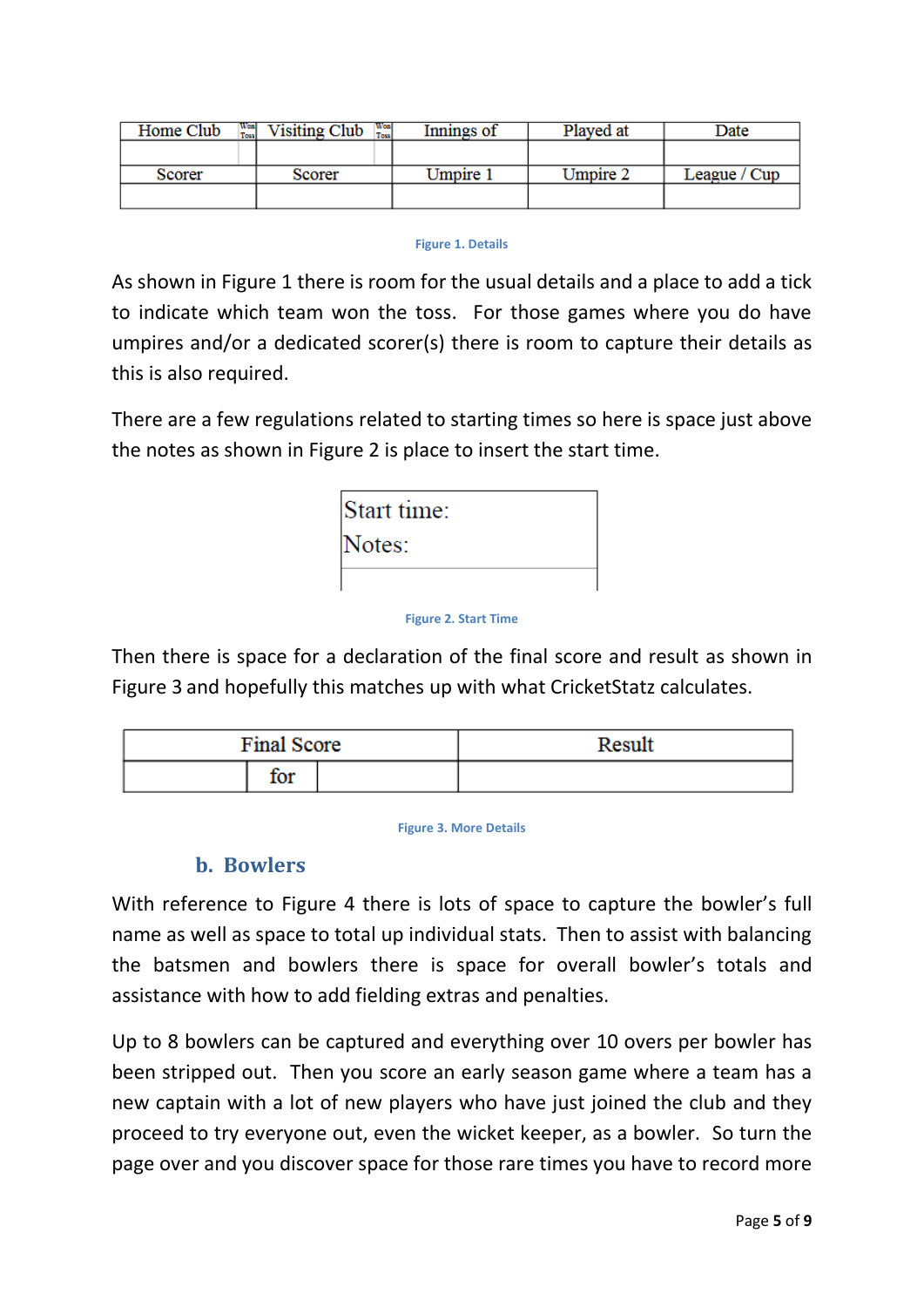than 8 bowlers. There is also a little guidance as to the correct symbols to use when recording what bowlers deliver.

|                                                                       | Bowler                    | 1 | $\overline{2}$ | 3                               | 4 | 5 | 6 | 7 | 8 | 9 | 10     |  | Overs Maidens Runs       | <b>Wickets</b> |                      | Wides No Balls |
|-----------------------------------------------------------------------|---------------------------|---|----------------|---------------------------------|---|---|---|---|---|---|--------|--|--------------------------|----------------|----------------------|----------------|
| 1                                                                     |                           |   |                |                                 |   |   |   |   |   |   |        |  |                          |                |                      |                |
| $\overline{c}$                                                        |                           |   |                |                                 |   |   |   |   |   |   |        |  |                          |                |                      |                |
| 3                                                                     |                           |   |                |                                 |   |   |   |   |   |   |        |  |                          |                |                      |                |
| 4                                                                     |                           |   |                |                                 |   |   |   |   |   |   |        |  |                          |                |                      |                |
| 5                                                                     |                           |   |                |                                 |   |   |   |   |   |   |        |  |                          |                |                      |                |
| 6                                                                     |                           |   |                |                                 |   |   |   |   |   |   |        |  |                          |                |                      |                |
| $\overline{7}$                                                        |                           |   |                |                                 |   |   |   |   |   |   |        |  |                          |                |                      |                |
| 8                                                                     |                           |   |                |                                 |   |   |   |   |   |   |        |  |                          |                |                      |                |
|                                                                       |                           |   |                |                                 |   |   |   |   |   |   | Totals |  |                          |                |                      |                |
|                                                                       | + Wide<br>$\triangle$ Bye |   |                | Ж∣ have no idea what I am doing |   |   |   |   |   |   |        |  | $LB + B + P \rightarrow$ |                | $\leftarrow$ Wickets | Other          |
| ○ No Ball ▼ Leg Bye Ho Oops the captain is going to kill me<br>Totals |                           |   |                |                                 |   |   |   |   |   |   |        |  |                          |                |                      |                |

**Figure 4. Bowlers**

### <span id="page-5-0"></span>**c. Fall of wickets and Over-by-Over records**

These are two areas of the traditional scoresheet that the scorer often forgets to fill in  $-$  so I have reduced this to the bare minimum so when they do remember it is not an onerous task – CricketStatz works out the partnerships.

| Wicket             |  |  |  |  |  |
|--------------------|--|--|--|--|--|
| Score              |  |  |  |  |  |
| <b>Batsman Out</b> |  |  |  |  |  |

**Figure 5. Fall of Wickets**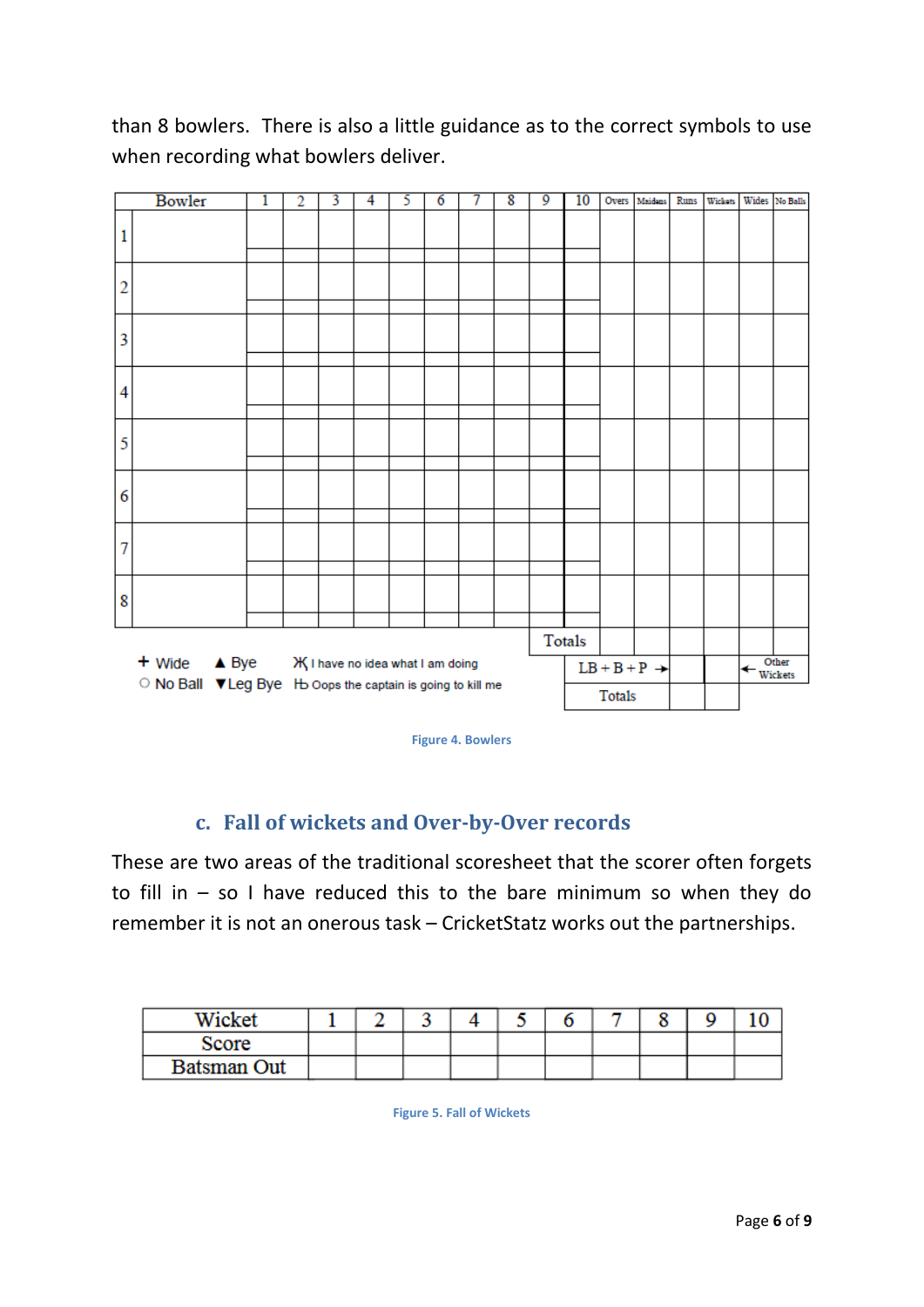| Over          |  |  |  | 8 | -9 |  |  |  |  |  |  |                                                                            | 10 11 12 13 14 15 16 17 18 19 20 21 22 23 24 25 |  |
|---------------|--|--|--|---|----|--|--|--|--|--|--|----------------------------------------------------------------------------|-------------------------------------------------|--|
| <b>Score</b>  |  |  |  |   |    |  |  |  |  |  |  |                                                                            |                                                 |  |
| Wicket        |  |  |  |   |    |  |  |  |  |  |  |                                                                            |                                                 |  |
| <b>Bowler</b> |  |  |  |   |    |  |  |  |  |  |  |                                                                            |                                                 |  |
|               |  |  |  |   |    |  |  |  |  |  |  |                                                                            |                                                 |  |
| Over          |  |  |  |   |    |  |  |  |  |  |  | 26 27 28 29 30 31 32 33 34 35 36 37 38 39 40 41 42 43 44 45 46 47 48 49 50 |                                                 |  |
| <b>Score</b>  |  |  |  |   |    |  |  |  |  |  |  |                                                                            |                                                 |  |
| Wicket        |  |  |  |   |    |  |  |  |  |  |  |                                                                            |                                                 |  |

#### **Figure 6. Over by over**

As I have stripped out everything else that is not necessary I am hoping that the message eventually sinks in that everything on the sheet is required and needs to be filled in.

### **d. Batsman and Extras**

1

With reference to [Figure 7](#page-7-0) there is lots of space to capture the batsman's full name and nickname and no excuse not to write "*Caught @ 1st slip, Amazing catch by Richard (Dick) Forrest*" in the how out column. I have added space to capture the number of 4 and 6's as these can be counted at leisure after the game.

I think the real value on my sheet is how extras are handled – the same as the cumulative score and you can read off the answers when totalling up. Space for 50 wides I hear you say? I scored a match in Division 4 where there were 58 wides<sup>8</sup>. But just in case turn over the page and you will find space for another 25 wides.

A high scoring game? No problem turn over the page and you can record another 150 runs.

On the back page is more space for additional notes for that rain delayed day when you write your life changing soliloquy, homily or oration.

<sup>8</sup> Look at <https://www.cricketleinster.ie/match-centre/results/view/-st-finians-college-2013-05-06-123000>I had to use the wides row as well as the penalties row as well as most of the notes space to record the 58 wides. The umpires were exhausted from throwing their arms out and the fielders were exhausted from the 9.4 extra overs worth of balls that had to be bowled. The captain must have been too embarrassed to put the number of wides against each bowler on CricketStatz even though they were accurately captured in the scorebook.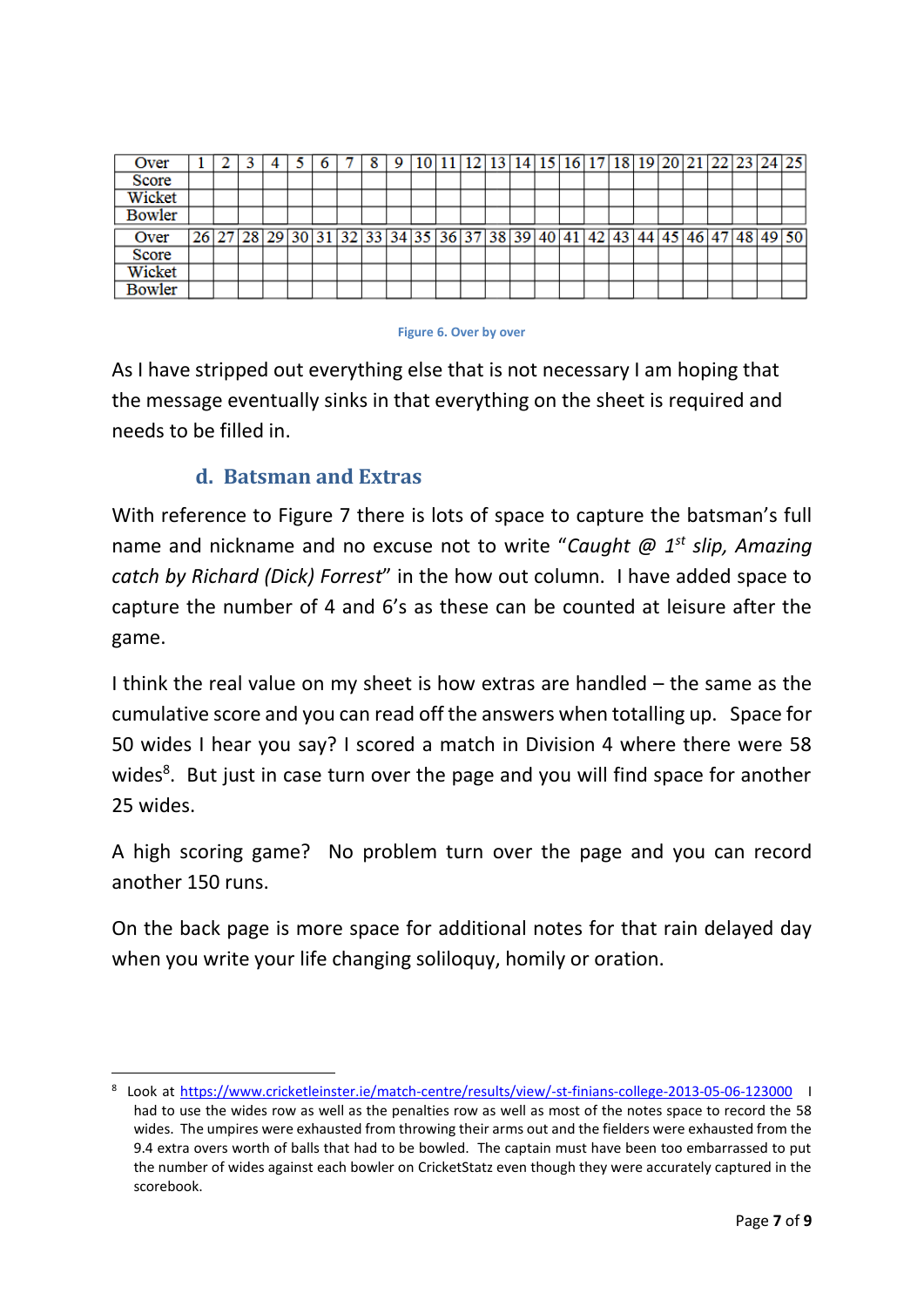| Batsman       | Runs Scored                                                                                                                  |                                                                                                                                            | How Out                                                                  | Bowler                                                   | Runs                          |
|---------------|------------------------------------------------------------------------------------------------------------------------------|--------------------------------------------------------------------------------------------------------------------------------------------|--------------------------------------------------------------------------|----------------------------------------------------------|-------------------------------|
| $\mathbf{1}$  |                                                                                                                              |                                                                                                                                            |                                                                          |                                                          | $\overline{4}$                |
|               |                                                                                                                              |                                                                                                                                            |                                                                          |                                                          | 6                             |
| $\,2$         |                                                                                                                              |                                                                                                                                            |                                                                          |                                                          | $\overline{\mathcal{A}}$<br>6 |
|               |                                                                                                                              |                                                                                                                                            |                                                                          |                                                          | $\overline{\mathbf{4}}$       |
| $\mathfrak z$ |                                                                                                                              |                                                                                                                                            |                                                                          |                                                          | 6                             |
|               |                                                                                                                              |                                                                                                                                            |                                                                          |                                                          | $\overline{\mathbf{4}}$       |
| $\sqrt{4}$    |                                                                                                                              |                                                                                                                                            |                                                                          |                                                          | 6                             |
| 5             |                                                                                                                              |                                                                                                                                            |                                                                          |                                                          | $\overline{\mathbf{4}}$       |
|               |                                                                                                                              |                                                                                                                                            |                                                                          |                                                          | 6                             |
| $\sqrt{6}$    |                                                                                                                              |                                                                                                                                            |                                                                          |                                                          | $\overline{\mathbf{4}}$<br>6  |
|               |                                                                                                                              |                                                                                                                                            |                                                                          |                                                          | $\overline{\mathbf{4}}$       |
| $\tau$        |                                                                                                                              |                                                                                                                                            |                                                                          |                                                          | 6                             |
|               |                                                                                                                              |                                                                                                                                            |                                                                          |                                                          | $\overline{\mathbf{4}}$       |
| 8             |                                                                                                                              |                                                                                                                                            |                                                                          |                                                          | 6                             |
| 9             |                                                                                                                              |                                                                                                                                            |                                                                          |                                                          | $\overline{\mathbf{4}}$       |
|               |                                                                                                                              |                                                                                                                                            |                                                                          |                                                          | 6                             |
| 10            |                                                                                                                              |                                                                                                                                            |                                                                          |                                                          | 4<br>6                        |
|               |                                                                                                                              |                                                                                                                                            |                                                                          |                                                          | $\overline{\mathbf{4}}$       |
| 11            |                                                                                                                              |                                                                                                                                            |                                                                          |                                                          | 6                             |
|               |                                                                                                                              |                                                                                                                                            |                                                                          | Total Runs                                               |                               |
|               | 3<br>$\ddot{4}$<br>5<br>$\overline{\mathbf{c}}$<br>1<br>No Ball                                                              | 9<br>10<br>13<br>14 15<br>6<br>7<br>8<br> 11<br>$12$                                                                                       | 20<br>18<br>19<br>16<br>17                                               | 23<br>21<br>$22\,$<br>24 25                              |                               |
|               | $\overline{26}$<br>27<br>29<br>30<br>28<br>$\,2\,$<br>3<br>$\overline{4}$<br>5<br>$\mathbf{I}$                               | 38<br>39<br>$\overline{31}$<br>32<br>33<br>34<br>37<br>40<br>35<br>36<br>9<br>12<br>13<br>14<br>6<br>7<br>8<br>10<br>15<br>11              | 41<br>$\overline{42}$<br>44<br>45<br>43<br>19<br>20 21<br>16<br>17<br>18 | 48<br>49<br>50<br>46<br>47<br>22<br>23<br>24 25          |                               |
|               | Wide<br>26<br>27<br>28<br>29<br>30                                                                                           | 32<br>35<br>37<br>38<br>39<br>40<br>31<br>33<br>34<br>36                                                                                   | 41<br>42<br>44<br>45<br>43                                               | 49<br>50<br>46<br>47<br>48                               |                               |
|               | $\sqrt{2}$<br>$\,$ 3 $\,$<br>$\sqrt{4}$<br>5<br>$\mathbf{I}$<br>Leg Bye<br>$\overline{26}$ $\overline{27}$<br>28<br>29<br>30 | 14<br>9<br>10<br>12<br>13<br>$\overline{\phantom{a}}$<br>8<br>11<br>15<br>6<br>39<br>37<br>38<br>40 41<br>31<br>32<br>33<br>34<br>35<br>36 | $18\,$<br>19<br>20<br>16<br>17<br>42<br>43<br>44<br>45                   | 21<br>22<br>23<br>24<br>25<br>46<br>47<br>49<br>50<br>48 |                               |
|               | $\sqrt{3}$<br>$\boldsymbol{2}$<br>$\ddot{4}$<br>5<br>-1<br>Bye<br>26 27<br>28<br>29<br>30                                    | 10 11 12 13 14 15<br>8<br>9<br>6<br>7<br>38 39 40 41<br>31 32<br>$\overline{33}$<br>36<br>37<br>34<br>35                                   | 20<br>16<br>17<br>$18\,$<br>19<br>42<br>43 44<br>45                      | 21<br>22<br>23<br>24<br>25<br>46<br>48<br>49<br>50<br>47 |                               |
|               |                                                                                                                              |                                                                                                                                            | Penalty<br>$\boldsymbol{5}$                                              | 10 15 20 25 30                                           |                               |
|               |                                                                                                                              |                                                                                                                                            |                                                                          | <b>Total Score</b>                                       |                               |

<span id="page-7-0"></span>Penalty runs in the lower divisions I hear you ask? Usually it is the ball striking **Figure 7. Batsmen and extras**

the wicket keepers helmet on the ground<sup>9</sup> and there are a few instances of this in the LCU scoresheet database.

1

<sup>&</sup>lt;sup>9</sup> I scored a game where the wicket keepers helmet (lying on the field well behind the wicket keeper) was twice stuck by a fielder throwing the ball in. Once was bad enough but twice – the captain was furious. Also look at https://www.cricketleinster.ie/match-centre/results/view/-mount-temple-2014-09-06-123000 where penalties were given twice for batsmen running on the mat.